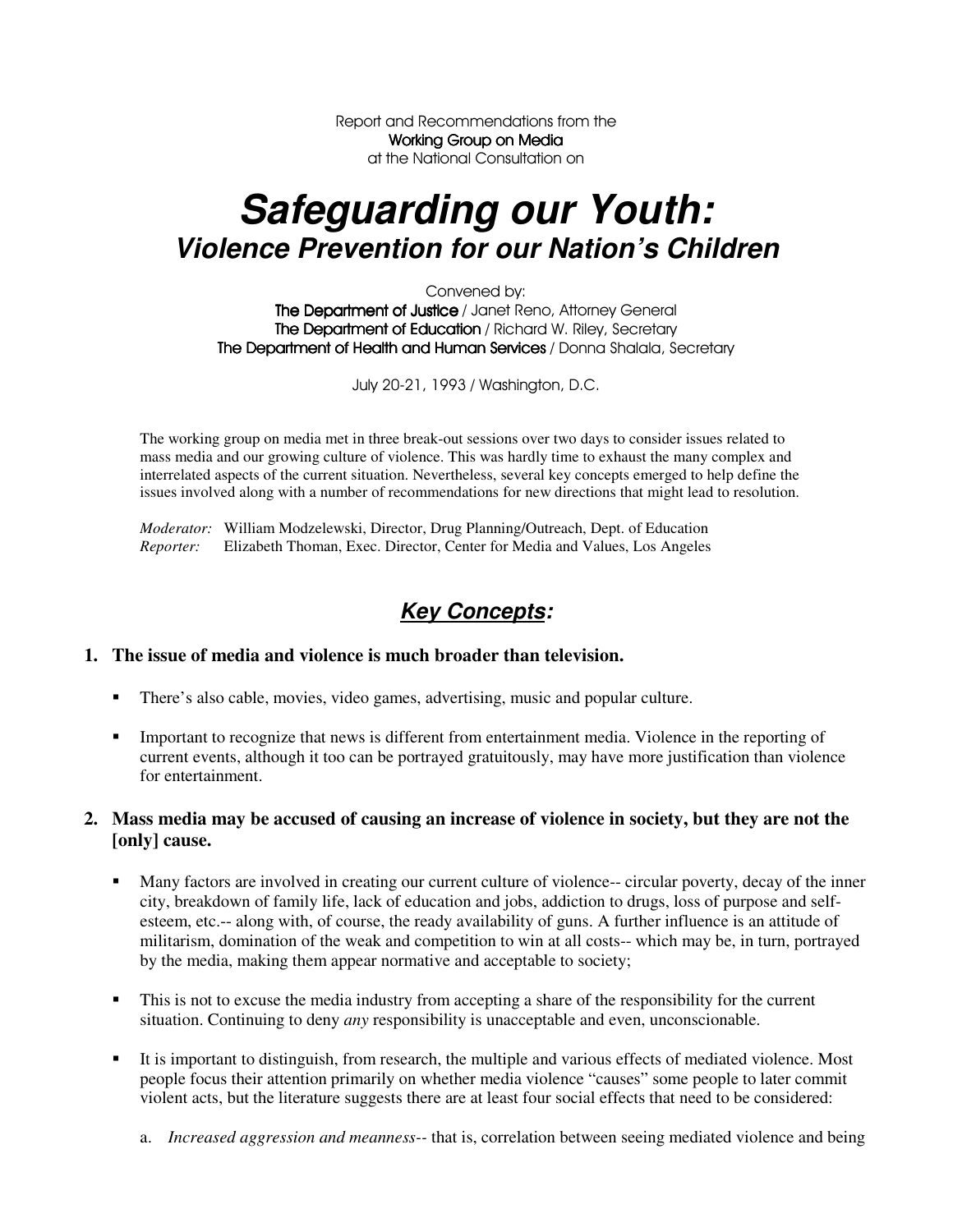more violent now or in the future. May or may not involve influencing a person to commit criminal acts; the effect may also be a bullying attitude, hostility or mean-spiritedness toward others or society as a whole.

- b. *Victim effect*-- the increase in fear and concern for self-protection: locks and security gates, fear of going out alone or at night. Result: staying home where we watch ever-increasing ratios of violent entertainment thus perpetuating the paranoia. Gerbner's "mean world syndrome."
- c. *Bystander effect*-- increased callousness and insensitivity to those around us who may be hurting. Decline of "community" and being a "Good Samaritan" to others in need.
- d. *Increased appetite for violence*-- the more violence one sees, the more "jolts per minute" needed to keep viewers involved and watching. Media violence can be addictive.

### **3. All young people don't view mediated violence as influential.**

- Many see poverty, joblessness, drugs, gangs or parental neglect as more influential on a lifestyle of violence or crime.
- Research indicates that adults and children don't see the same TV-- what is offensive or influential to one person of a specific age, gender, ethnic or class background may not be similarly offensive or influential to another.
- It is also true that media are so pervasive in our lives that few are aware of the impact of media at all- positive or negative. Particularly in regard to television, Americans have generally bought the myth of media as mindless entertainment without much significance or consequence. Today's young people have not known a time when there was not television so they can hardly separate themselves from the image culture in which they are growing up.

### 4. The civic community has a lot to learn about how to work with local media and how to use **media formats to introduce or reinforce positive social messages.**

- There has been a sense of powerlessness about media and technology so media have not been used by community groups to set a community's social agenda; media set the agenda, in part, by portraying the negative rather than covering the positive.
- If media are part of the problem in creating our current culture of violence, they must be challenged to be part of the solution. We have not done enough to move beyond blame to involve local and national media leaders in creating "win-win" solutions.

## *Directions & Recommendations*

### **1. The mood in America is changing.**

- An increasing number of American citizens no longer believe the myth of media as mindless entertainment. Particularly parents of young children see the enormous influence of media to convey to their children positive as well as negative behaviors and attitudes. This groundswell cannot be ignored. The challenge is to direct it to positive action rather than extremist reaction.
- The issue of media violence is really just the first phase of a major cultural debate about life in the 21st century. What kind of people do we want our children to become? What kind of culture will best give them the environment they will need to grow up healthy and whole?
- We all have to examine our personal responsibility for contributing to the increase in media violence.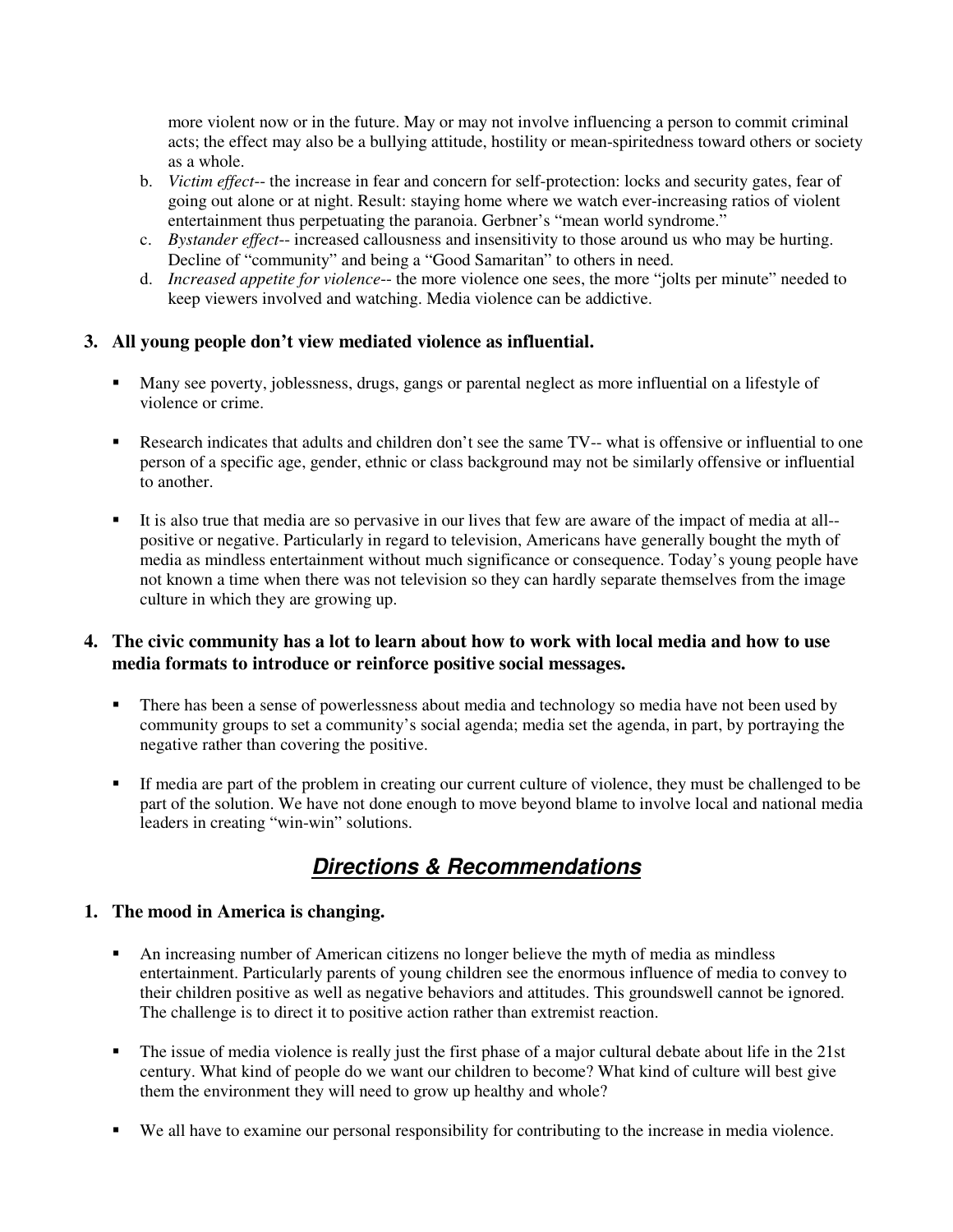Violence *does* attract an audience.

- In the face of rising violence creating a clear public health crisis, First Amendment arguments no longer seem unassailable-- and yet few are comfortable with any form of censorship. A new concept is to find regulatory standards that are "First Amendment friendly."
- We *can* change the direction of media by a combination of audience education and effective organizing techniques. Such change will not happen quickly, however. We must be patient and have a long-term vision and multi-year strategies.

### **2. Need to support a major public "movement" to challenge the corporate media of America to act more responsibly as good citizens in an increasingly mediated society.**

- Take lessons from the environmental movement to form a "cultural environmental" movement. Hold media accountable for being an educator as well as a business and an entertainer.
- Good solutions will not micro-manage the media industry. They will focus rather on a *vision* of what mass media can do to unify society rather than tear it apart. Reclaim concept of media as a public service rather than just a private investment; long term impact, not just short term thinking.
- Rather than using negative energy, e.g. boycotts, be pro-active, e.g. establish a Council of Excellence to reward corporations/advertisers who resist sponsoring violence, who "do the right thing."
- Make it easy for citizens to express their views-- "800" numbers, bilingual access
- This is increasingly important as we face a technological future with 500 cable channels, interactive programming and "electronic superhighways." Who will set policies?
- **3. Community groups/agencies need to become more effective in using communications media and working with local media institutions to create the safe, caring communities we all envision and desire.**
	- Though community institutions should not have to "kick down the door" to access print or electronic media outlets, it may be necessary at times.
	- Collaboration will be more effective if community leaders are well informed and understand the organizational structure and business needs of commercial vs. public media systems.
	- Mediated activities can complement and extend the impact of interpersonal programs, e.g. late night radio music/talk show to supplement gang intervention or violence reduction programs; videos for parenting education, computer networks, electronic forums, etc.
	- **Local and national media could play a major role in educating the public about violence as a public health** issue.

### **4. Broad-based media literacy education needs to become a priority in the U.S. and implemented in an interagency, interdisciplinary approach.**

• Media literacy education is a growing movement in the U.S. but is still many years behind most other countries, especially Canada.